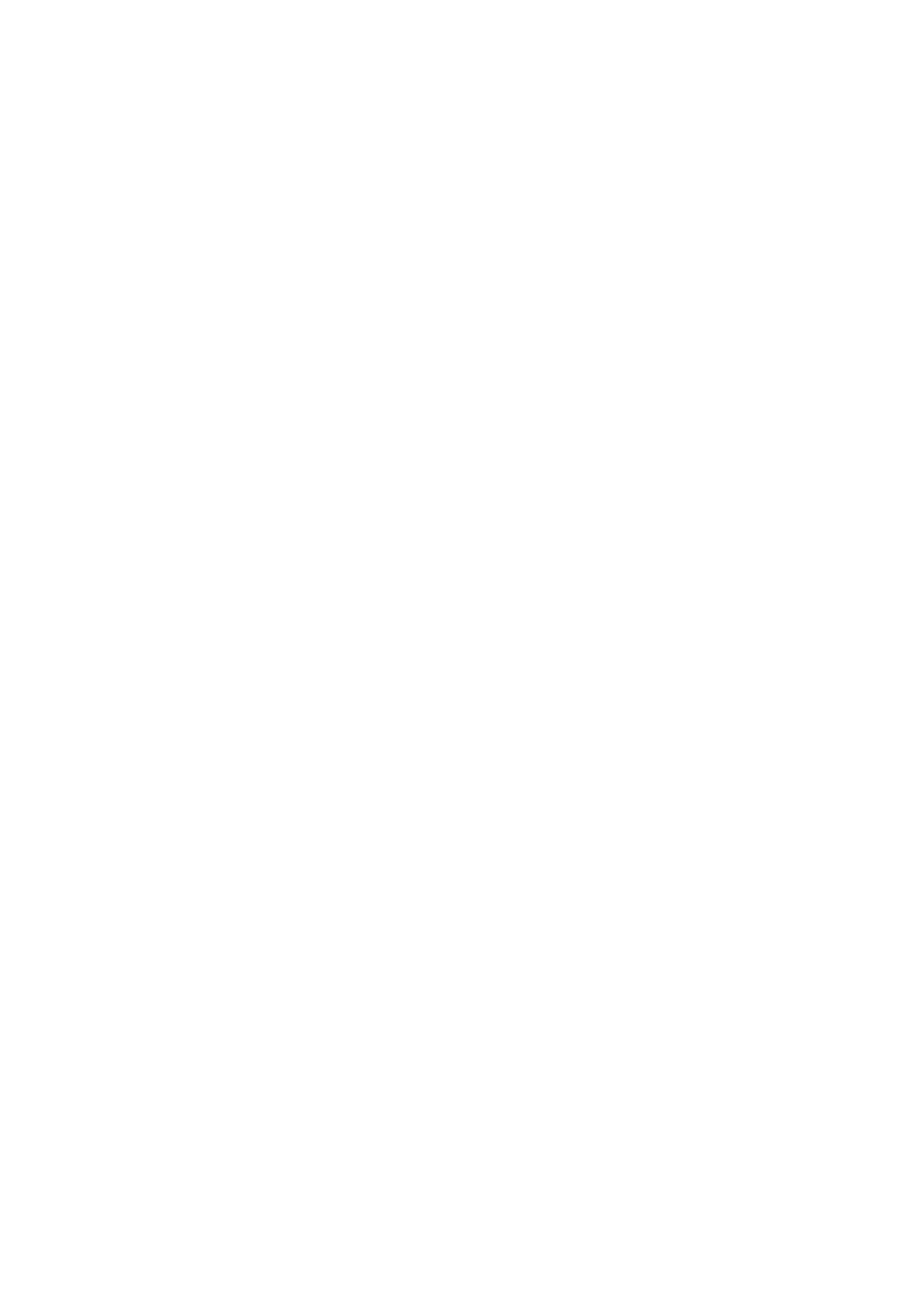# CHRE Report – Progress Report

## **1 Review the approach to how HPC deals with allegations where a registrant has been convicted of drink or drug related offences**

- The Head of Case Management is leading on the piece of work to review the HPC's approach in this area and a paper will be submitted to the Fitness to Practise Committee in October 2010.

## **2 Review the template and guidance that is available for those who make a decision as to whether there is a 'case to answer'**

- The 'Case to Answer' Practice Note is available for use by Investigating Committees. The lead case managers are currently reviewing the template that is available for decision makers.
- As part of the Expectations of Complainants work stream, the Executive is also in the process of review the literature that is available on this topic for registrants and complainants and a refresh of this material is anticipated to be ready in September 2010.

## **3 Focus on decision making at refresher training for panel members**

- Panel chair refresher training took place in April 2010 where the key focus was on decision making with a range of case studies used as a tool to aid training.
- The second round of refresher training started on 26 May 2010. It is anticipated that this round of training will have concluded by November 2010. This will ensure that all panel members have received two rounds of refresher training.

## **4 Continue to take forward work aimed at improving employer understanding about the purpose of the HPC's fitness to practise processes**

- As per the work plan, meetings have been scheduled with a number of Ambulance trusts over the course of the summer and autumn months.
- In line with the Expectations of complainants work plan, the brochure 'Fitness to Practise: Information for Employers' will be

| Date       | Ver.     | Dept/Cmte | Doc Type   | Title                       | <b>Status</b> | Int. Aud. |
|------------|----------|-----------|------------|-----------------------------|---------------|-----------|
| 2010-05-19 | $\alpha$ | F2P       | <b>PPR</b> | <b>CHRE Progress Report</b> | Final         | Public    |
|            |          |           |            |                             | DD: None      | RD: None  |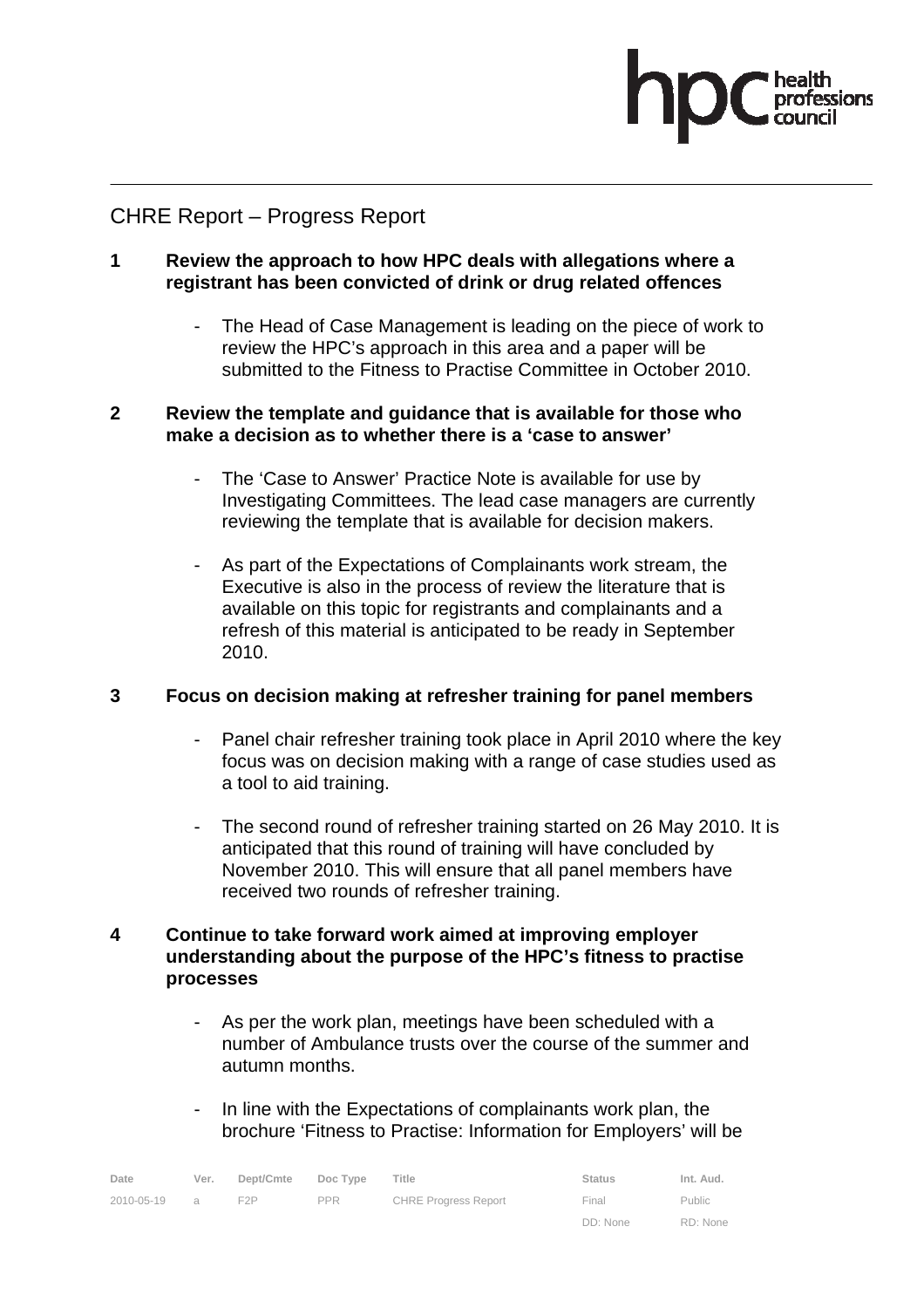refreshed over the summer with a proposed publication date of September 2010.

#### **5 Produce operating guidance for fitness to practise employees on when how to seek expert or clinical advice**

- The Council was asked to approve the policy on the use of registrant assessors at its meeting in May 2010.
- Operating guidance for fitness to practise employees has been produced and training will take place on its application in June 2010 subject to Council approval of the policy.

## **6 Further develop templates for investigative reports and risk assessments**

- New templates for risk assessments have been developed and were in use from 1 April 2010.
- An updated investigative report template has been developed and will be introduced following training in late June 2010.

## **7 Develop audit mechanisms to review the quality of correspondence that has been produced as part of a fitness to practise investigation**

- A number of mechanisms are in place to audit and review the work of the fitness to practise department. A database has been developed to review the quality and consistency of decision making following the Committees' approval of the approach taken in this area.
- Lead Case Managers routinely audit a sample of each case manager's files (including correspondence) on a monthly basis. This contributes to ensuring a high quality case work.

## **8 Take forward with CHRE the wider implications resulting from the CHRE review of the paramedic case**

Consideration is currently being given to the best approach to take to this topic.

## **9 Further explore the meaning of impairment in the context of regulation**

- Council considered a paper on this subject in March 2010 and will be asked to consider a statement of principles at its July meeting.
- A stakeholder event is due to take place on 3 June 2010 when this subject will again be explored in more detail.